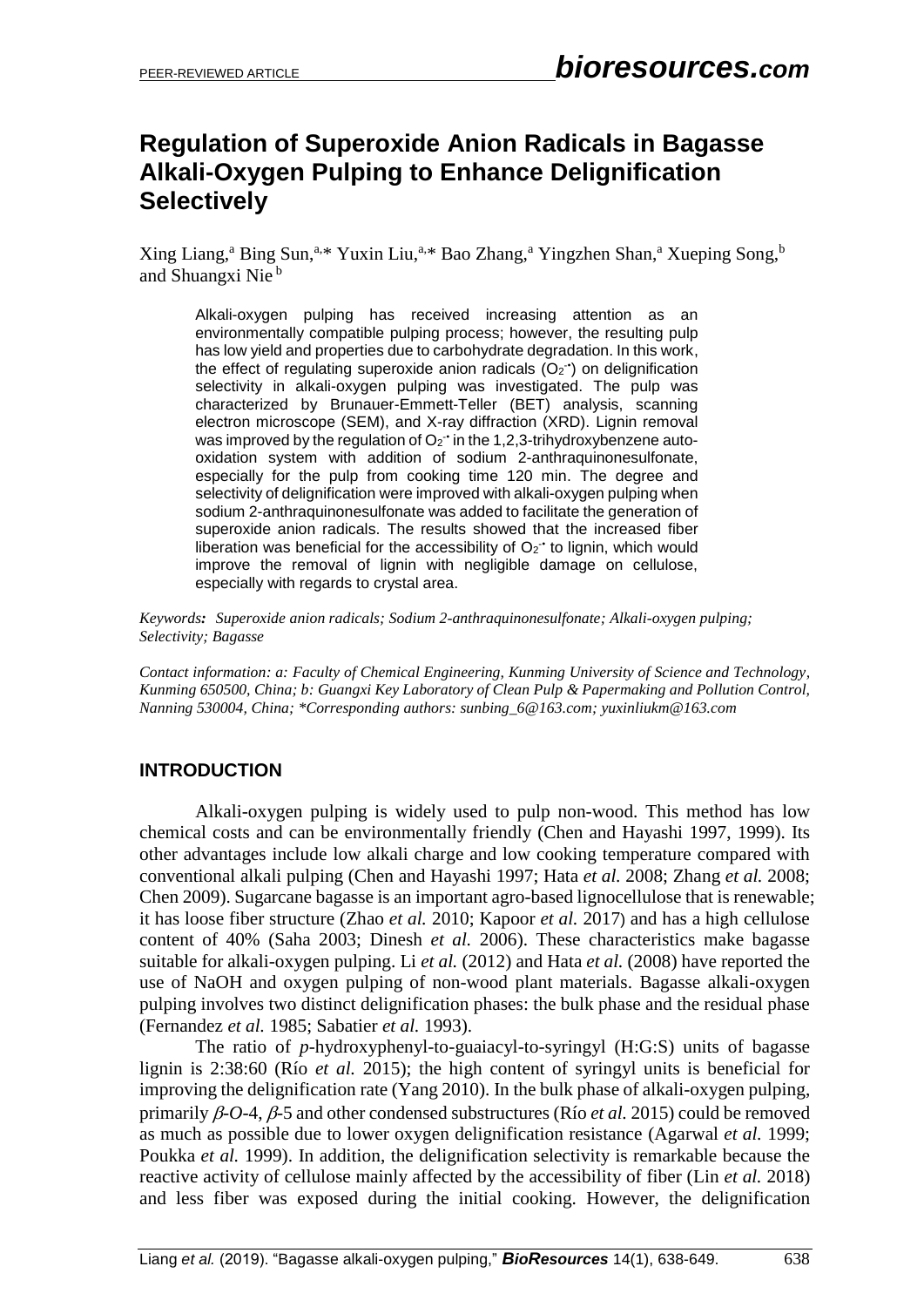selectivity decreased after the end of the bulk phase, leading to an increase in carbohydrate degradation and a decrease in lignin depolymerization and removal.

Several researchers have demonstrated that oxygen delignification involves free radicals in the reaction process, including HOO',  $O_2$ <sup>-</sup> and HO', and the lignin removal is mainly governed by the interplay of O<sub>2</sub><sup>-•</sup> and HO<sup>•</sup> (An 1998; Gierer *et al.* 2001; Liu 2008). When oxygen molecules have absorbed a certain amount of energy, they could be excited to form a singlet oxygen, which decays to ground state oxygen before it contacts with other substances. The ground state oxygen is excited and accepts one electron to form  $O_2$ <sup>-</sup>, and then it accepts electrons and protons to form HO' and a series of reactive oxygen-containing species (Zhao 1999). HO' can combine with aromatic  $\pi$ -electrons to generate cyclohexadienyl adducts, which can transfer one electron from  $O_2$  to form  $O_2$ <sup>-</sup> (Liao and Reitberger 2013). The electron transfer from  $O_2$ <sup>+</sup> to aromatic ring formed HO<sup>+</sup> and H<sub>2</sub>O<sub>2</sub>, then  $H_2O_2$  can further react with transition metal ions to form  $HO^*$ , a strong oxidant, *via* catalytic mechanism. The specific reactions (Gierer *et al.* 1994) are presented as follows:

$$
O_2 + e(from the substrate) \longrightarrow O_2 \bullet
$$
  
\n
$$
O_2 + 2e + 2H^+ \longrightarrow H_2O_2
$$
  
\n
$$
M^{(n-1)} + H_2O_2 \longrightarrow M^{(n+1)} + OH^+ + HO \bullet
$$
  
\n
$$
HO \bullet + H_2O_2 \longrightarrow H_2O + HO_2^-
$$
  
\n
$$
HO \bullet + HO_2^- \longrightarrow H_2O + O_2^- \bullet
$$

Carbohydrate degradation is mainly caused by HO• (Ek *et al.* 1989; Gratzl 1992; Guay *et al.* 2000; Reitberger *et al.* 2001). O<sub>2</sub><sup>+</sup> has a low oxidation potential of 0.41V, (Gierer 1997; Ragauskas *et al* 2005). However, it also could degrade aromatic rings and conjugate a double bond, especially under the synergy with HO', and it has little effect on carbohydrate. Hence, it is important to regulate the reactions of  $O_2$ <sup>-</sup> and HO<sup>•</sup> with lignin in order to improve alkali-oxygen pulping selectivity. Several researchers have suggested that sodium 2-anthraquinonesulfonate can facilitate  $O_2$  generation and can improve delignification selectivity during oxygen delignification of bamboo kraft pulp (Cao *et al.* 2006; Cao *et al.* 2007; Gümüşkaya *et al.* 2011). However, the scientific literature does not report on the control of  $O_2$ <sup>+</sup> during the alkali-oxygen pulping of bagasse in order to improve delignification selectivity.

In this study, the bagasse pulp was treated by 1,2,3-trihydroxybenzene autooxidation system, which could generate  $O_2^{\bullet}$ , to reveal the effect of  $O_2^{\bullet}$  on delignification of alkali-oxygen pulp. Afterwards, the characteristics of the resulting bagasse pulp were investigated to measure differences in delignification selectivity during the pulping process. Finally, the sodium 2-anthraquinonesulfonate was added as  $O_2$ <sup>-</sup> promoter to improve the pulping properties, and the resulting pulp was characterized by BET, SEM and XRD to determine the mechanism of improved delignification selectivity.

### **EXPERIMENTAL**

#### **Materials and Analytical Methods**

Air-dried and de-pithed sugarcane bagasse was provided by the Yunnan Xinping Nan'en Sugar and Paper Co., Ltd. (Yunnan Province, China). Sodium 2 anthraquinonesulfonate was purchased from the Shanghai Aladdin Reagent Co., Ltd. (Shanghai, China). Other chemical reagents used were of analytical grade and were made in China.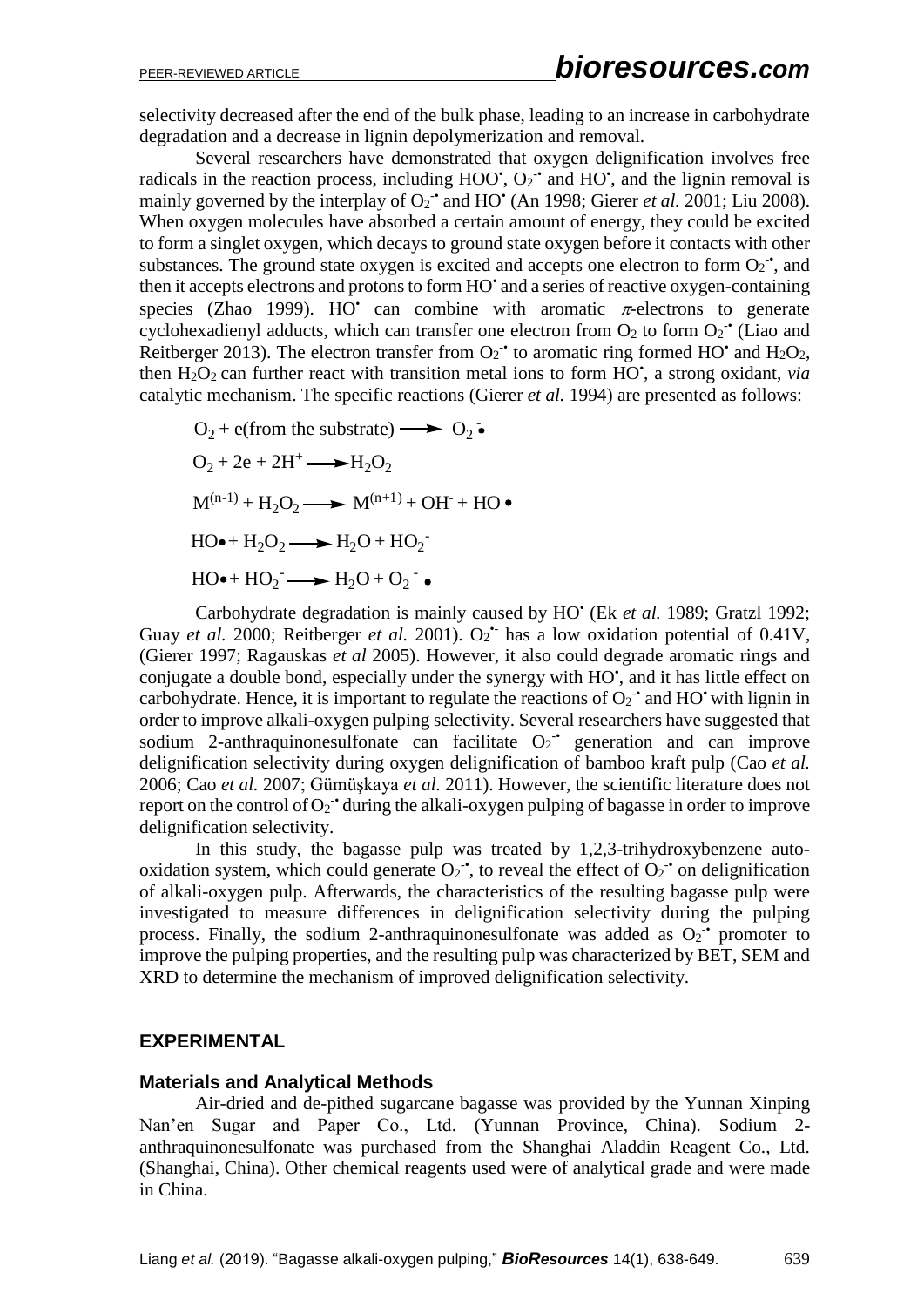#### *Alkali-oxygen pulping*

Alkali-oxygen pulping of bagasse was performed in a 15 L rotating autoclave reactors heated by heating mantles with temperature controllers. The cooking conditions were: NaOH charge 23% (on o.d. biomass); MgSO<sup>4</sup> charge 0.5% (on o.d. biomass); 7.33:1 liquor-to-bagasse ratio; initial oxygen pressure 0.6 MPa; and maximum temperature 100 °C for a given reaction time.

#### *Reaction of superoxide anion radicals with bagasse pulp*

 $O_2$ <sup>-•</sup> was produced by the auto-oxidation of 1,2,3-trihydroxybenzene. The bagasse alkali-oxygen pulp, 1,2,3-trihydroxybenzene solution, and 100 mmol/L tris(hydroxylmethyl)aminomethane hydrochloride (Tris-HCl) buffer solution (pH = 8.2) were mixed in a plastic bag, the pulp consistency was adjusted to 12% by distilled water, and the reaction was performed at 60 °C for 60 min in water bath.

Various charges of sodium 2-anthraquinonesulfonate was added to the plastic bag for the reactions of  $O_2$ <sup>-•</sup> with bagasse pulp as the radical promoter.

### *Alkali-oxygen pulping with superoxide anion radical promoter*

The sodium 2-anthraquinonesulfonate was used as the  $O_2$ <sup>+</sup> promoter. The conditions of alkali-oxygen pulping with the  $O_2$ <sup>+</sup> promoter were the same as for the abovedescribed alkali-oxygen pulping except that the promoter was added at 120 min of the total 240 min of pulping time.

### *Analysis on pulp properties*

The resulting pulp was thoroughly washed with tap water and then screened with a 0.2 mm sieve plate. Afterwards, the pulp was fluffed and placed in a sealed plastic bag for 24 h prior to its characterization measurements. Pulping yield was determined gravimetrically on the samples following drying at  $105 \pm 2$  °C for 8 h. The kappa number and intrinsic pulp viscosity were determined in accordance to TAPPI T238 and SCAN-CM l5:88 test methods, respectively. Delignification selectivity was calculated based on the following equations (Shi and He 2003; Zou *et al*. 2007),

$$
L = \frac{K_0 - K_1}{K_0} \cdot 100 \tag{1}
$$

$$
V = \frac{V_0 - V_1}{V_0} \bullet 100 \tag{2}
$$

$$
S = \frac{L}{V} \tag{3}
$$

where *S* is delignification selectivity, *L* is the amount of delignification  $(\%)$ ,  $K_0$  and  $K_1$  are kappa numbers of the pulp before and after treatment, *V* is the amount of intrinsic viscosity reduction (%), and  $V_0$  and  $V_1$  are intrinsic viscosities of the pulps before and after treatment.

#### *Characterization and measurements*

 The resulting pulp was thoroughly washed with tap water, air-dried, milled to pass through a 250-mesh screen, and dried at 105 °C to constant weight. The screened material was characterized by X-ray diffraction. X-ray diffraction patterns were recorded using Cu K $\alpha$  ( $\lambda$  = 0.154 nm) radiation at 40 kV and 100 mA. A Rigaku DMAX-3B diffractometer (D8 Advance Bruker, Scintillation, Germany) was used. Data were collected for a  $2\theta$ range between 5 and 90° with increments of 0.02° at a scanning speed of 3°/min. The crystallinity index was calculated,

$$
Crystallinity Index = \frac{A_{(cryst)}}{A_{(cryst)} + A_{(amorph)}} \cdot 100 \tag{4}
$$

where  $A_{\text{(cryst)}}$  is the cellulose crystallinity of bagasse pulp (%), and  $A_{\text{(amorph)}}$  is the amorphous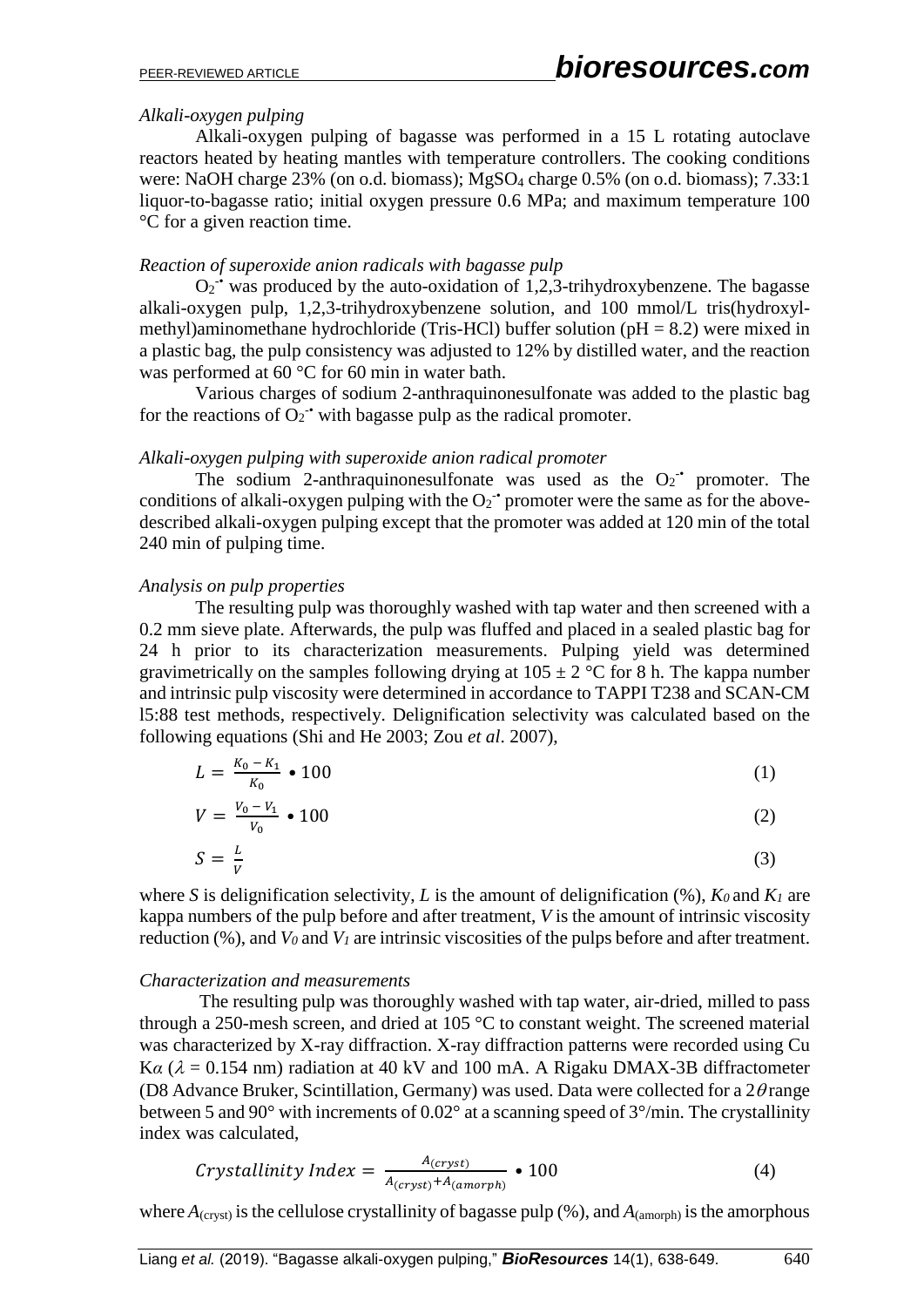cellulose content of bagasse pulp (%) (Focher *et al.* 2001).

The average pore diameters and the pore size distributions of the pulps were measured by using a BJH surface area and pore size analyzer (NOVA2000e, Quantachrome Instruments, Boynton Beach, FL, USA), which is based on the Brunauer-Emmett-Teller (BET) nitrogen adsorption isotherm principle. The air-dried pulps were milled and screened with 40/60 mesh screens; the screened material was oven-dried at 105 °C for 4 h.

The morphologies of the pulps were observed by using a tungsten filament scanning electron microscope (SEM) (VEGA-3SBH, Tescan Corporation, Czech Republic).



Fig. 1. O<sub>2</sub><sup>+</sup> promoter addition improved the delignification selectivity of alkali-oxygen pulping

## **RESULTS AND DISCUSSION**

### **Proposed Concept for Improving the Delignification Selectivity by the Regulation of O<sup>2</sup> -• in Alkali-Oxygen Pulping**

Figure 1 presents a hypothetical mechanism for improving alkali-oxygen delignification selectivity. The proposed mechanism is based on the following premises.

- (1)  $O_2$ <sup>-•</sup> can react with alkali-oxygen pulp with minimum carbohydrate degradation. The regulation of radicals during alkali-oxygen pulping would improve delignification selectivity.
- (2) Sodium 2-anthraquinonesulfonate can facilitate the generation of  $O_2$ <sup>+</sup> during alkali-oxygen pulping.
- (3) Delignification selectivity is higher in the initial phase of alkali-oxygen pulping, whereas delignification selectivity is lower in the later phase. Addition of sodium 2-anthraquinonesulfonate improves alkali-oxygen delignification selectivity, which results in higher pulp yield with less fiber damage.

The differences in delignification selectivity of alkaline pulping versus oxygen delignification process have been reported in the literature. Barroca *et al.* (2001) noted that delignification selectivity was higher in the initial phase and lower in the later phase with the oxygen delignification of eucalypt kraft pulps. Samuelson and Abrahamsson (1978) reported that carbohydrate degradation is appreciable at the end of oxygen delignification of alkaline pulps, which negatively effects paper properties. Sjöblom (1996) disclosed that the selectivity of kraft pulping decreased as lignin removal increased, while the increased removal of lignin in the bulk delignification phase would result in higher intrinsic viscosity of pulp for a given kappa number. This means that the delignification rate was higher in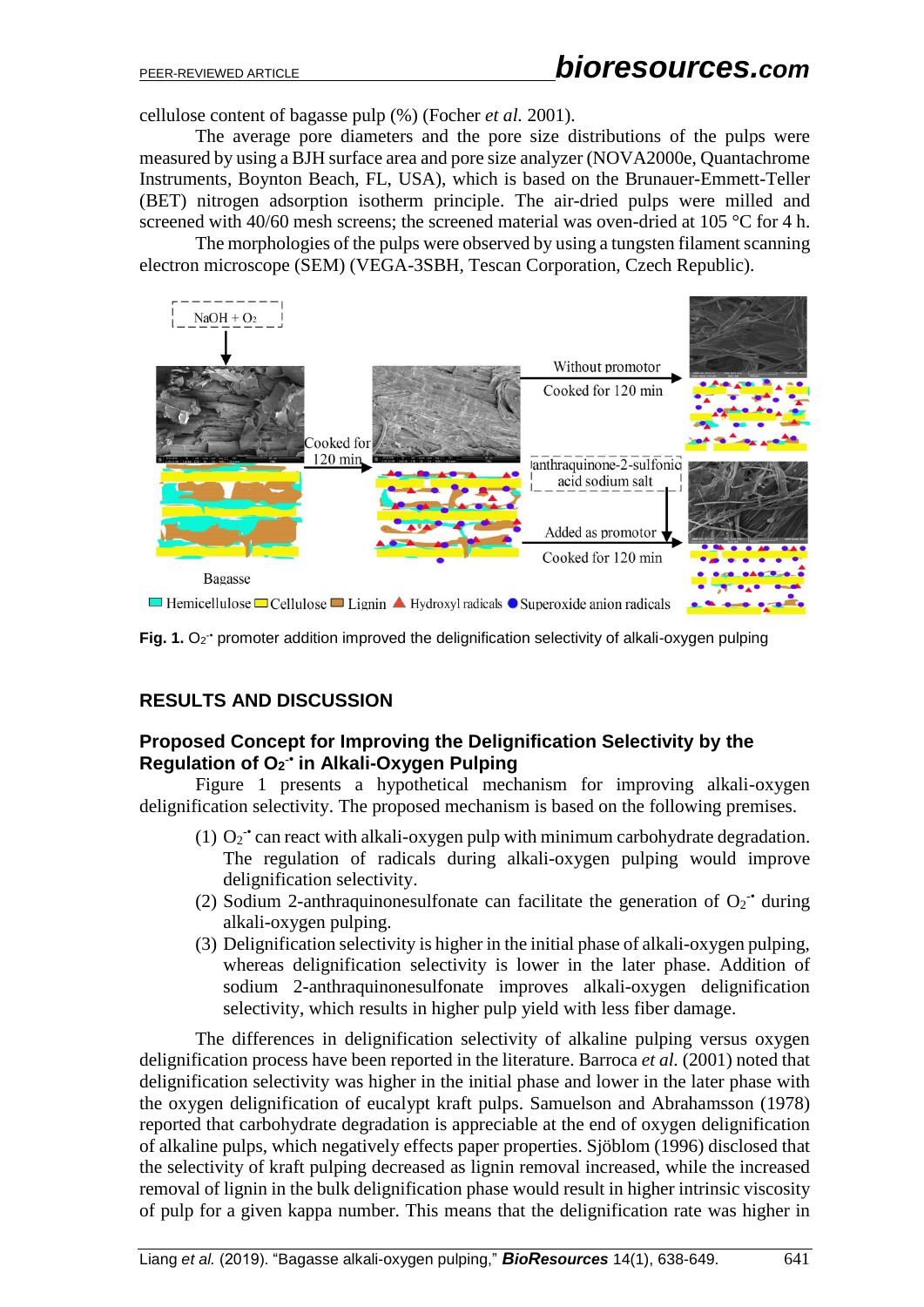initial cooking, which is a benefit for increasing the quality of pulps as the resulting pulps with the similar kappa number. Therefore, it is important to increase delignification selectivity by the regulation of  $O_2$ <sup>-•</sup> during the alkali-oxygen pulping process.

Several researchers have reported that  $O_2$ <sup>+</sup> is generated by the 1,2,3trihydroxybenzene auto-oxidation reaction (Marklund and Marklund 1974; Gao *et al.* 1997; Alanko *et al.* 1999). Gierer *et al.* (1994) and Reitberger *et al.* (2001) indicated that  $O_2$ <sup>-•</sup> has the ability to react with phenolic and carbon-centered radicals, which results in aromatic ring opening or cleavage of a carbon-carbon bond in the aliphatic side chain. Cao *et al.* (2006) proposed that addition of sodium 2-anthraquinonesulfonate during oxygen delignification of bamboo pulps could effectively improve the delignification degree and selectivity. Hence, this paper will present enhanced delignification selectivity by the addition of sodium 2-anthraquinonesulfonate during the alkali-oxygen pulping of bagasse, which results in good quality pulp.

#### **Reaction of O<sup>2</sup> -• with Bagasse Pulp**

Gao *et al.* (1997) reported that 1,2,3-trihydroxybenzene auto-oxidation could produce  $O_2$ <sup>-</sup>. The pulps in this study, which were produced by alkali-oxygen pulping, were treated with 2% to 6% of 1,2,3-trihydroxybenzene to generate  $O_2$ ; the results are shown in Table 1. Delignification selectivity was not calculated for 60 min pulp since the pulp was not sufficiently cooked to the fiber liberation point, which would allow for the determination of kappa number and intrinsic pulp viscosity. Zhan *et al.* (2011) reported that fibers can be separated only when the lignin concentration of the middle lamella (ML) layer has been sufficiently reduced. As the charge of 1,2,3-trihydroxybenzene increased, the kappa number of the pulp decreased with very little effect on the pulp intrinsic viscosity. For example, as for alkali-oxygen pulps (the kappa number of 25.0) from cooking time 120 min, when 1,2,3-trihydroxybenzene charge was 6%, the kappa number decreased to 20.4 and there was little change in the intrinsic viscosity; these results indicated  $O_2$ <sup>+</sup> had good ability and selectivity of delignification. Regarding the pulp from cooking time 60 min and 180 min, the kappa number did not decline when the 1,2,3-trihydroxybenzene charge increased from 4% to 6%. This is because  $O_2$ <sup>+</sup> has low oxidation properties of 0.41V, limiting the delignification ability (Gierer 1997; Ragauskas *et al.* 2005). In addition, the lignin concentration was high at the cooking time of 60 min and  $O_2$ <sup>+</sup> had a short lifetime, which limited the reaction between  $O_2$ <sup>-•</sup> and inner lignin. The delignification resistance of residual non-phenolic lignin was high at the cooking time of 180 min. Therefore, the delignification ability and selectivity of  $O_2$ <sup>+</sup> on pulp at the cooking time of 120 min were optimal in this study.

In summary, examination of the results on  $O_2$ <sup>+</sup> to delignify at various pulping times suggested that the optimum delignification efficiency occurred at 120 min. To further improve the delignification selectivity, the  $O_2$ <sup>+</sup> promoter should be added at alkali-oxygen pulping time of 120 min.

### **Effect of Sodium 2-Anthraquinonesulfonate on the Reaction of O<sup>2</sup> -• with Bagasse Pulp**

Sodium 2-anthraquinonesulfonate was used as  $O_2$ <sup>+</sup> promoter in this study. The delignification results with the 1,2,3-trihydroxybenzene system with the  $O_2$ <sup>-•</sup> promoter are presented in Table 2. The kappa number decreased from 23.3 to 22.6 when the promoter charge increased from 0% to 0.5%. The removal rate increased from 2.92% to 5.83% with only a loss of 23 to 30 mL/g of intrinsic viscosity. Delignification was enhanced with little effect on intrinsic viscosity, which suggested that  $O_2$ <sup>-•</sup> was generated by the addition of sodium 2-anthraquinonesulfonate. Although the mechanism of generating  $O_2$ <sup>-</sup> is unknown, Cao et al. (2007) showed that sodium 2-anthraquinonesulfonate could facilitate  $O_2$ <sup>-4</sup>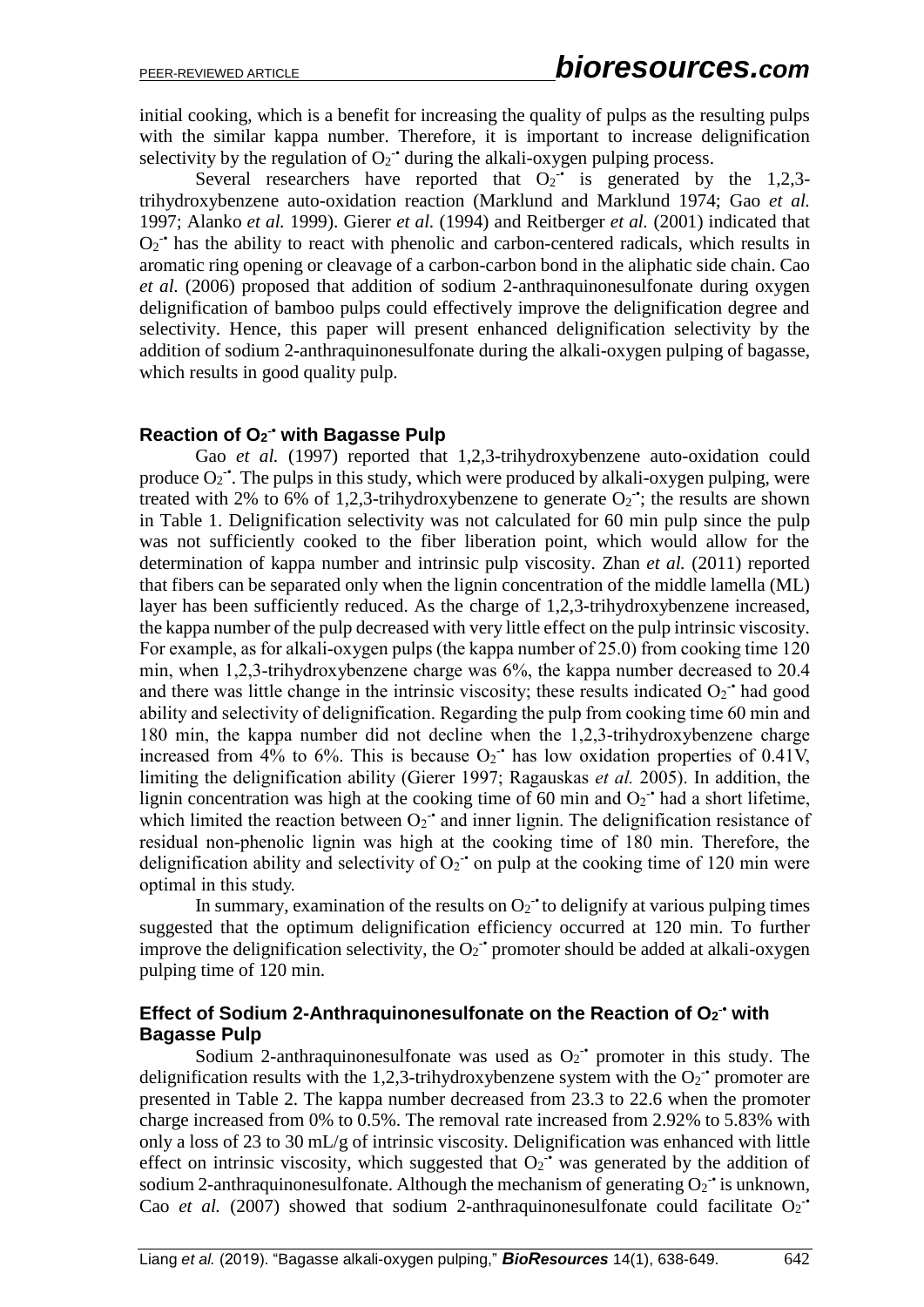generation and improve the delignification selectivity of oxygen delignification of bamboo kraft pulps. Thus, it is feasible that sodium 2-anthraquinonesulfonate can be used as an  $O_2$  promoter during alkali-oxygen pulping to regulate  $O_2$  in order to improve delignification selectivity.

| Alkali-oxygen<br>pulping time (min)                                                            | Charge of 1,2,3-<br>trihydroxybenzene | Kappa<br>number | Intrinsic viscosity<br>(mL/g) | Delignification<br>selectivity |  |  |
|------------------------------------------------------------------------------------------------|---------------------------------------|-----------------|-------------------------------|--------------------------------|--|--|
| 60                                                                                             | 2%                                    | 23.3            | 825                           |                                |  |  |
| 60                                                                                             | 4%                                    | 22.6            | 820                           |                                |  |  |
| 60                                                                                             | 6%                                    | 22.6            | 815                           |                                |  |  |
| 120                                                                                            | 2%                                    | 22.3            | 747                           | 1.40                           |  |  |
| 120                                                                                            | 4%                                    | 21.9            | 785                           | 4.17                           |  |  |
| 120                                                                                            | 6%                                    | 20.4            | 785                           | 6.19                           |  |  |
| 180                                                                                            | 2%                                    | 16.0            | 780                           | 0.80                           |  |  |
| 180                                                                                            | 4%                                    | 13.6            | 781                           | 1.76                           |  |  |
| 180                                                                                            | 6%                                    | 13.6            | 727                           | 1.76                           |  |  |
| * Kappa number and intrinsic viscosity of pulp from alkali-oxygen pulping at 120 min were 25.0 |                                       |                 |                               |                                |  |  |

Table 1. Effect of O<sub>2</sub><sup>-</sup> on Bagasse Pulp from Various Alkali-Oxygen Pulping Times

\* Kappa number and intrinsic viscosity of pulp from alkali-oxygen pulping at 120 min were 25.0 and 809 mL/g, at 180 min were 16.4 and 806 mL/g, and at 60 min were not determined.

**Table 2.** Effect of Sodium 2-Anthraquinonesulfonate Salt on the Reaction of Bagasse Pulp with O<sub>2</sub><sup>+</sup> from the 1,2,3-Trihydroxybenzene Auto-Oxidation System

| Charge of sodium 2-<br>anthraquinonesulfonate                                            | Kappa<br>number | Intrinsic<br>viscosity<br>(mL/g) | Delignification<br>rate $(\%)$ | <b>Intrinsic</b><br>viscosity<br>reduction<br>rate $(\%)$ | Delignification<br>Selectivity |  |  |
|------------------------------------------------------------------------------------------|-----------------|----------------------------------|--------------------------------|-----------------------------------------------------------|--------------------------------|--|--|
| $0.0\%$                                                                                  | 23.3            | 762                              | 2.92                           | 3.79                                                      | 0.77                           |  |  |
| 0.1%                                                                                     | 23.1            | 769                              | 3.75                           | 2.90                                                      | 1.29                           |  |  |
| 0.2%                                                                                     | 22.8            | 763                              | 5.00                           | 3.66                                                      | 1.37                           |  |  |
| 0.5%                                                                                     | 22.6            | 766                              | 5.83                           | 3.28                                                      | 1.78                           |  |  |
| * Kanna number and intrinsic viscosity of the alkali-oxygen bagasse nulp (from a nulping |                 |                                  |                                |                                                           |                                |  |  |

and intrinsic viscosity of the alkali-oxygen baga time of 120 min) were 24.0 and 792 mL/g. The dose of 1,2,3-trihydroxybenzene was 6%.

#### **Characterizing Bagasse Alkali-Oxygen Pulps**

The pulping results from alkali-oxygen cooking are shown in Figs. 2 and 3. Pulp yields obviously decreased. The delignification rate was high, which was 66.0% after the first 60 min; afterwards, the rate decreased. The average fiber pore size reached its maximum value and the cellulose crystallinity index increased within the first 60 min. This was attributed to the dissolution of lignin and hemicelluloses. While after 60 min, the delignification rate increased slowly with prolonged cooking time due to the decrease in alkali content and increase in activation energy (Chang *et al.* 1973; Nada *et al.* 1998). The decreased delignification selectivity resulted from the condensed phenolic units in residual lignin, LCC structure (Li 1999; Torbjörn *et al.* 2001), and the exposure of carbohydrate (Heiningen and Ji 2012). Especially after cooking for 180 min, the degradation of carbohydrate increased.

The lignin was removed with high efficiency within the first 60 min of alkalioxygen pulping, and the fibers were separated. The average pore size of the fibers increased from 7.19 nm to 12.74 nm within the first 60 min (Table 3). The removal of lignin and hemicelluloses from the cell wall opened the fiber structures and formed more voids among fibrils (*i.e*., new pores with size less than 10 nm), which resulted in a decrease of average pore size after 60 min of pulping time (Jiang *et al.* 2016; Huang *et al.* 2017). The average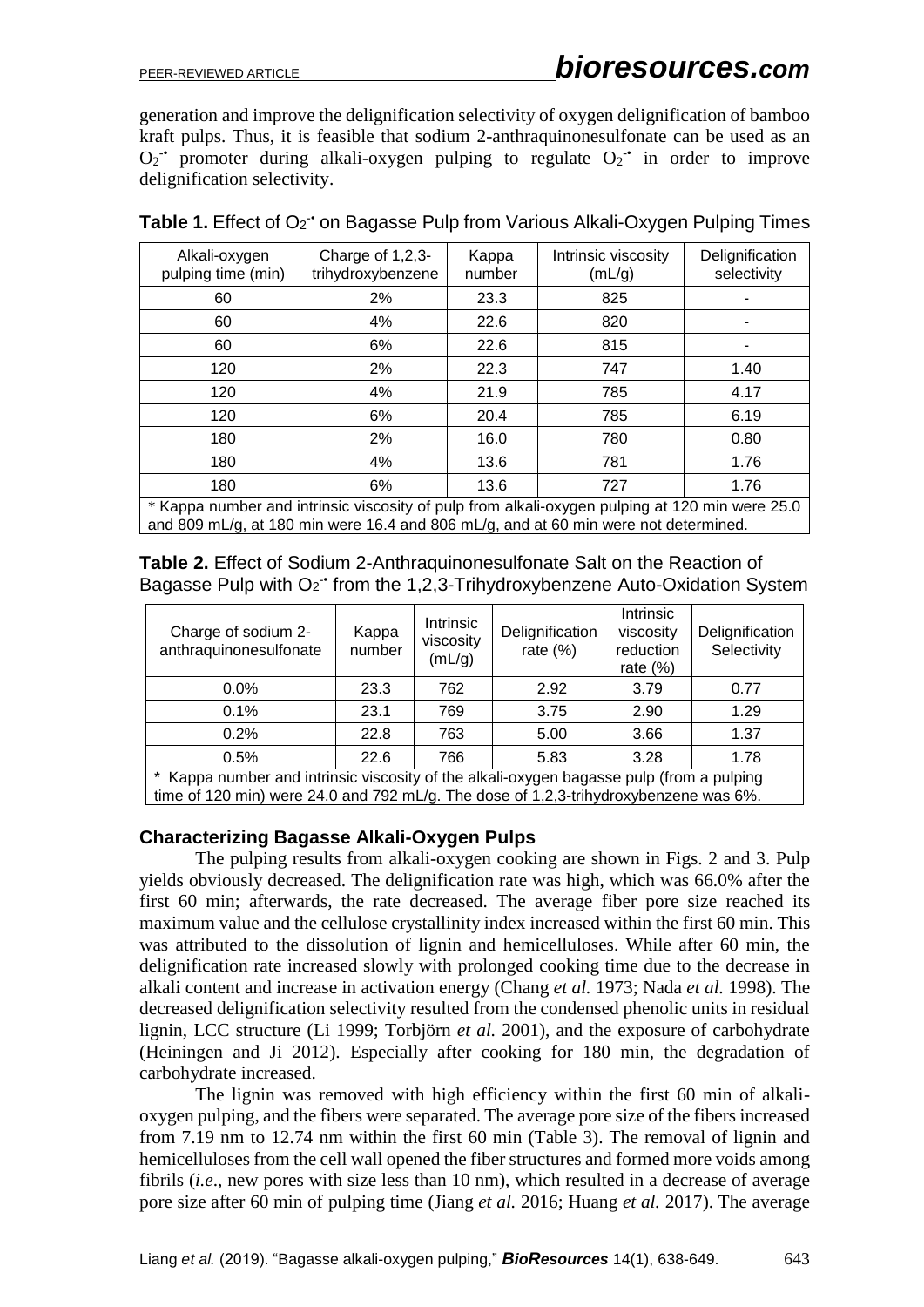pore size of the fibers increased and more voids among fibrils formed, which caused the fiber cell wall to become loose and expose lignin to chemical liquor and active oxygen, which would improve the accessibility of the pulp.

The crystallinity index increased at first, which can be ascribed to many uncondensed phenolic units and olefinic structures, such as stilbenes and enol ethers becoming degraded and dissolved out (Ljunggren 1990; Zhen *et al*. 2018; Zhang *et al.*  2018). The crystallinity index declined after cooking for 120 min, which means that the fibers crystalline areas were damaged as a consequence of the increased of swelling degree and the number of voids. These changes would improve the accessibility of alkali to fiber. These results are in agreement with an earlier study (Ma 2014).

In summary, the delignification selectivity performed remarkably in the initial 120 min of alkali-oxygen pulping. After that, it is essential to regulate the proportion of  $O_2$ <sup>+</sup> for improving the delignification selectivity. Thus the  $O_2$ <sup>+</sup> promoter was added in alkalioxygen pulping system at a cooking time of 120 min.



**Fig. 2.** Effect of alkali-oxygen pulping time on pulp yield, and delignification rate



1



### **Effect of O<sup>2</sup> -• Promoter on Alkali-oxygen Pulping**

The effect of sodium 2-anthraquinonesulfonate  $(O_2$ <sup>-•</sup> promoter) addition at 120 min during alkali-oxygen pulping is shown in Table 4. As the  $O_2$ <sup>+</sup> promoter charge increased from 0% to 0.2%, the pulping yield and the intrinsic viscosity increased, and the kappa number decreased from 15.8 to 12.8. When the  $O_2$ <sup>-•</sup> promoter charge increased from 0.1% to 0.2%, the crystallinity index increased (Table 5), and the pore size distribution that was less than 10 nm and between 10 and 50 nm decreased, which demonstrated that the facilitated generation of  $O_2$ <sup>+</sup> could improve the removal of lignin (Gang *et al.* 2010) in alkali-oxygen pulping system. Bielski and Allen (1977) demonstrated that superoxide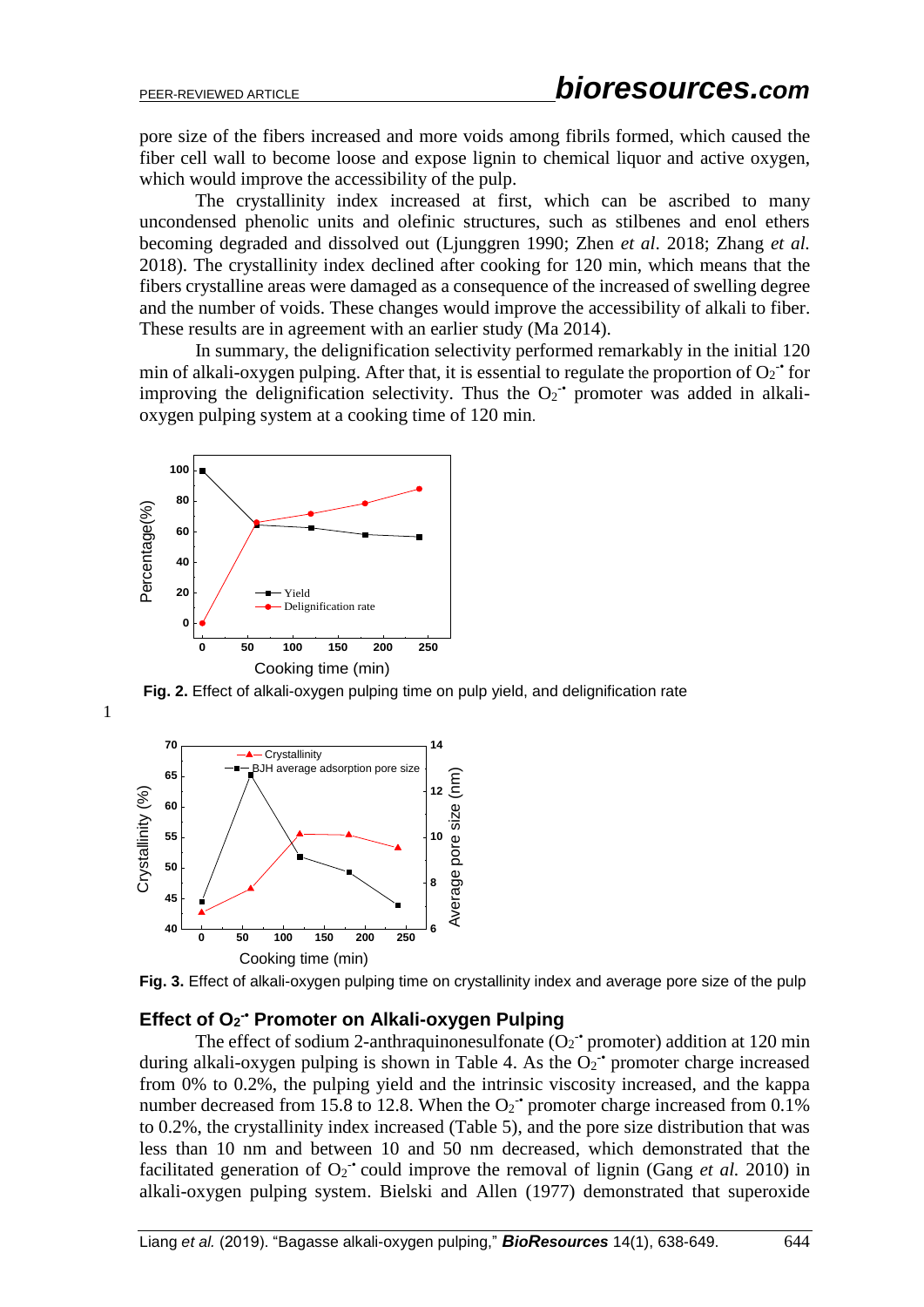anion radicals have a lifetime of about 1 s with pH=7 condition, and the lifetime of  $O_2$ <sup>-•</sup> was prolonged when the pH value increased. Therefore, it is interesting to note that  $O_2$ <sup>-</sup> has strong penetrability and lifetime in loose structure raw material alkali-oxygen pulping. Thus, the lignin could be degraded into small molecules and dissolved out by  $O_2$ <sup>-•</sup> without breaking up the cell walls

| Pulping time<br>(min) | Average pore size<br>(nm) | Pore size distribution (%) |          |          |  |
|-----------------------|---------------------------|----------------------------|----------|----------|--|
|                       |                           | ≤10 nm                     | 10-50 nm | $>50$ nm |  |
|                       | 7.191                     | 52.79                      | 24.97    | 22.24    |  |
| 60                    | 12.737                    | 30.59                      | 23.00    | 46.41    |  |
| 120                   | 9.164                     | 45.90                      | 42.63    | 11.47    |  |
| 180                   | 8.482                     | 46.40                      | 31.09    | 22.51    |  |
| 240                   | 7.039                     | 46.59                      | 19.98    | 33.43    |  |

### **Table 3.** Effect of Pulping Time on Average Pore Size of Alkali-Oxygen Pulps

Table 4. Effect of O<sub>2</sub><sup>•</sup> Promoter on Alkali-Oxygen Pulping

| Promoter charge | Screened yield (%) | Kappa number | Intrinsic viscosity $(mL/g)$ |
|-----------------|--------------------|--------------|------------------------------|
| $0.0\%$         | 57.44              | 15.8         | 672                          |
| 0.1%            | 60.54              | 13.3         | 687                          |
| 0.2%            | 59.41              | 12.8         | 707                          |

|  |  |  |  |  |  |  | Table 5. Effect of O <sub>2</sub> <sup>-•</sup> Promoter on the Structure of Bagasse Fiber |
|--|--|--|--|--|--|--|--------------------------------------------------------------------------------------------|
|--|--|--|--|--|--|--|--------------------------------------------------------------------------------------------|

| Promoter | Crystallinity | Average pore  | Pore diameter distribution (%) |            |          |  |
|----------|---------------|---------------|--------------------------------|------------|----------|--|
| charge   | Index $(\%)$  | diameter (nm) | ≤10 nm                         | $10-50$ nm | $>50$ nm |  |
| $0.0\%$  | 53.28         | 7.039         | 46.59                          | 19.98      | 33.43    |  |
| 0.1%     | 55.00         | 8.064         | 45.90                          | 27.14      | 26.96    |  |
| 0.2%     | 55.93         | 8.894         | 44.21                          | 24.10      | 31.69    |  |



**Fig. 4.** SEM 5.0 kx of bagasse pulp: (a) without sodium 2-anthraquinonesulfonate; (b) with 0.1% sodium 2-anthraquinonesulfonate; (c) with 0.2% sodium 2-anthraquinonesulfonate.

Figure 4 shows the effect of  $O_2$ <sup>+</sup> promoter on fiber morphology of the resulting alkali-oxygen pulp. The results are similar to the morphology of alkali-oxygen pulp; the amount of small pores on the fibers decreased as the charge of  $O_2$ <sup>-</sup> promoter increased.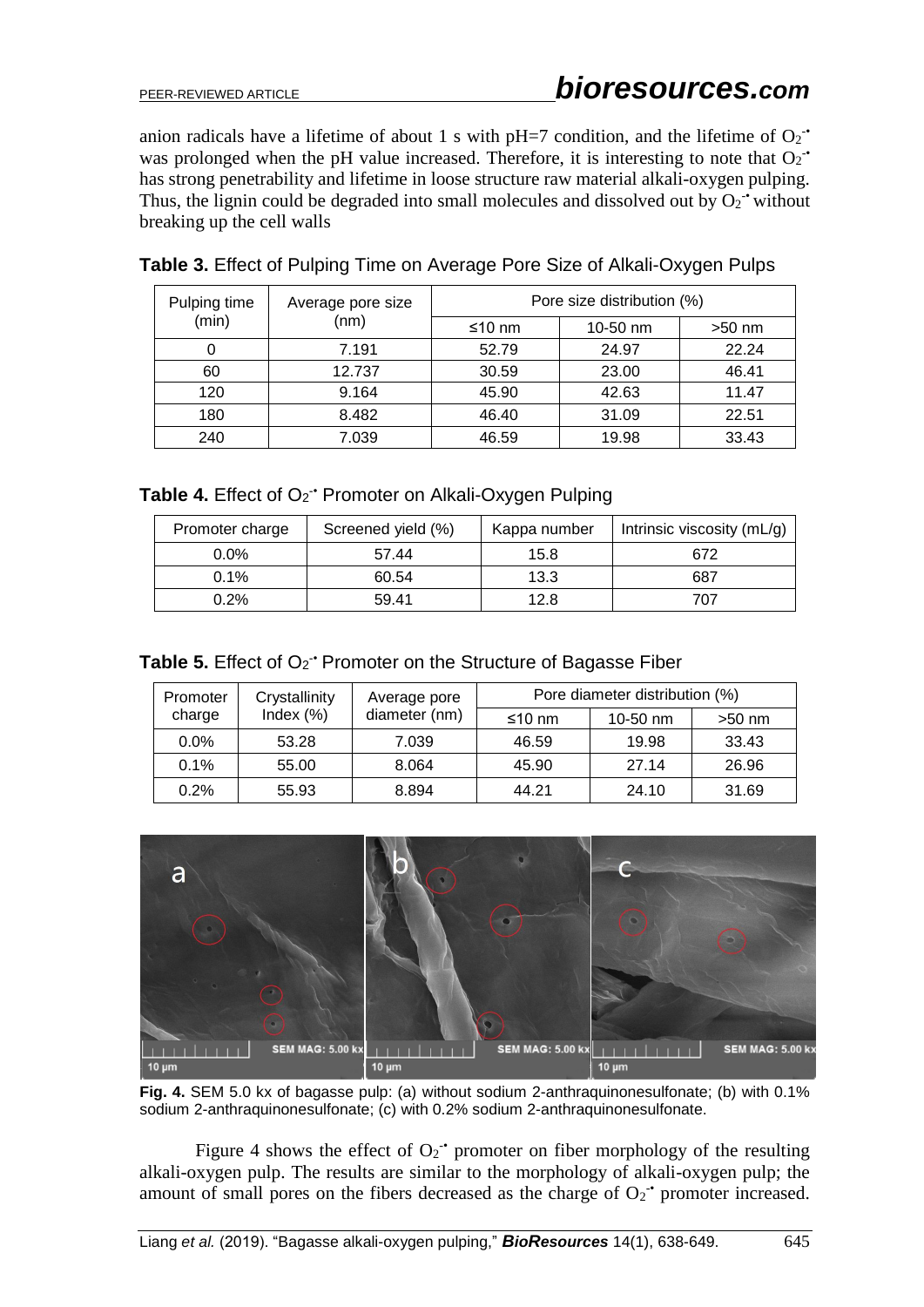The results are agreement with that of pore diameter distribution.

The above observations indicated that carbohydrate degradation decreased and delignification selectivity increased with the addition of  $O_2$ <sup>-</sup> promoter in the alkali-oxygen pulping process.

### **CONCLUSIONS**

- 1. Superoxide anion radicals  $(O_2$ <sup>-</sup>) can selectively delignify bagasse at an alkali-oxygen pulping time of 120 min.
- 2. Sodium 2-anthraquinonesulfonate, an  $O_2$  radical promoter, was added at an alkalioxygen pulping time of 120 min; delignification was improved and carbohydrate degradation was inhibited. Compared with control sample, when 0.2% sodium 2 anthraquinonesulfonate was added, the yield of alkali-oxygen pulping was increased by 1.97 percent from 57.4% to 59.4%, and the kappa number of pulp was decreased with slightly increased intrinsic viscosity.
- 3. Delignification selectivity was enhanced due to the regulation of  $O_2$ <sup>+</sup> in the alkalioxygen pulping process. In addition, facilitated generation of  $O_2$ <sup>-</sup> was beneficial for increasing the delignification with negligible damage on fiber, and the crystallinity index of resulting pulps was increased.

### **ACKNOWLEDGMENTS**

The authors gratefully acknowledge the financial support from the National Natural Science Foundation of China (Grant No. 21466017 and 31460176) as well as the Opening Project of Guangxi Key Laboratory of Clean Pulp and Papermaking and Pollution Control (Grant No. KF201718 and KF201602).

### **REFERENCE CITED**

- Agarwal, S. B., Genco, J. M., Cole, B. J. W., and Miller, W. (1999). "Kinetics of oxygen delignification," *J. Pulp Pap. Sci*. 25(10), 361-366.
- Alanko, J., Riutta, A., Holm, P., Mucha, I., Vapaatalo, H., and Metsäketelä, T. (1999). "Modulation of arachidonic acid metabolism by phenols: Relation to their structure and antioxidant/prooxidant properties," *Free Radic Biol Med.* 26(1-2), 193-201. DOI: [10.1016/S0891-5849\(98\)00179-8.](http://dx.doi.org/10.1016/S0891-5849(98)00179-8)
- An, G. (1998). "Current situation and development of oxygen delignification of pulp," *China Pulp & Paper* 7(4), 58-63.
- Barroca, M. J. M. C., Marques, P. J. T. S., Seco, I. M., and Castro, J. A. A. M. (2001). "Selectivity studies of oxygen and chlorine dioxide in the pre-delignification stages of a hardwood pulp bleaching plant," *Ind. Eng Chem. Res*. 40(24), 5680-5685. DOI: [10.1021/ie0103613](http://dx.doi.org/10.1021/ie0103613)
- Bielski, B. H. J., and Allen, A. O. (1977). "Mechanism of the disproportionation of superoxide radicals," *J. Phys. Chem.* 11(11), 1048-1050. DOI: [10.1021/j100526a005](http://dx.doi.org/10.1021/j100526a005)
- Cao, S. L., Zhan, H. Y., Fu, S. Y., and Chen, L. H. (2006). "Study on application of anthraquinone sodium sulfonate to oxygen delignification of bamboo pulp," *China Pulp & Paper* 45(2), 199-209.
- Cao, S. L., Zhan, H. Y., Fu, S. Y., and Chen, L. H. (2007). "Regulation of superoxide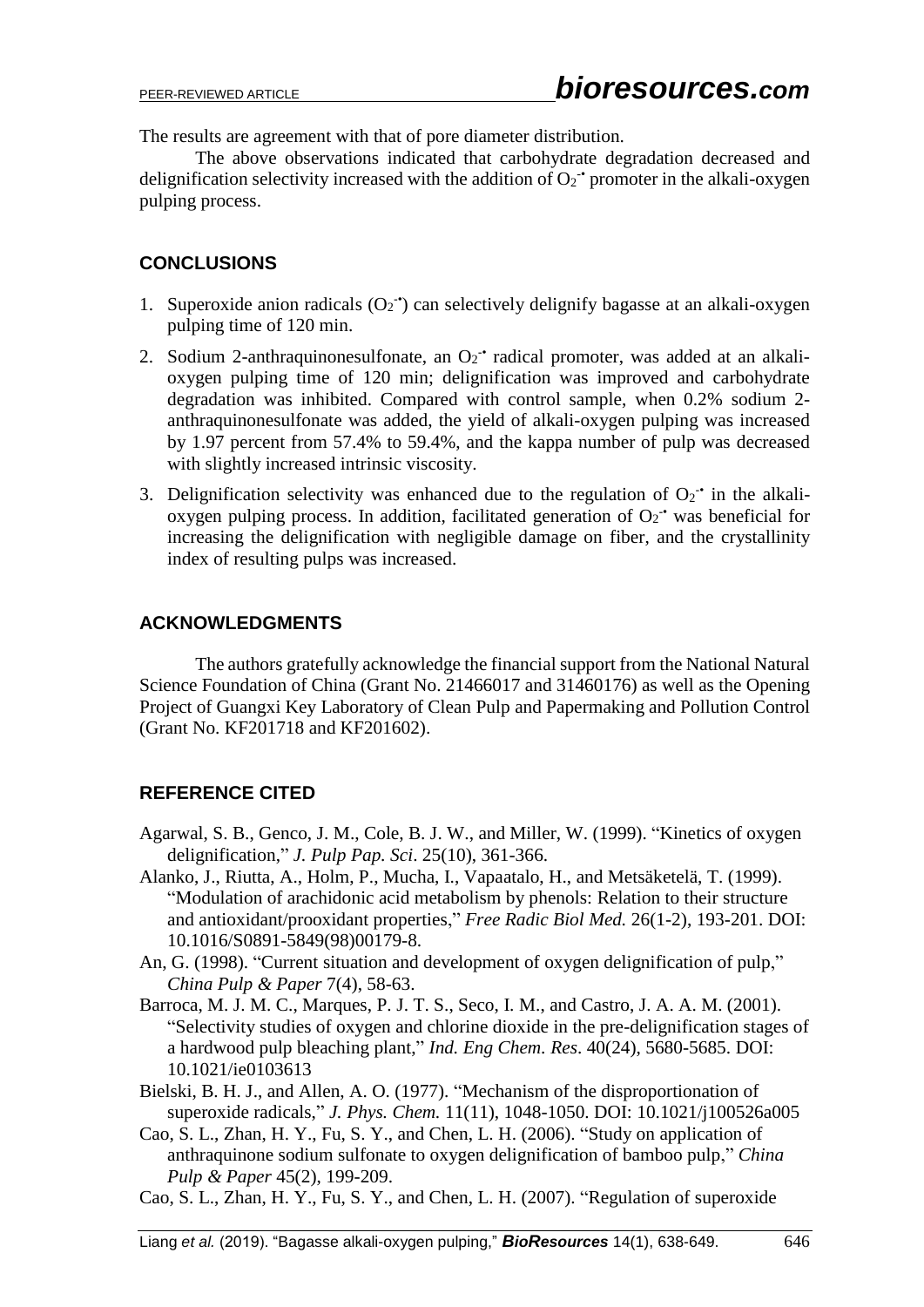anion radical during the oxygen delignification process," *Chinese J. Chem Eng*. 15(1), 132-137.

- Chang, H.-m., McKean, W. T., and Seay, S. (1973). "Delignification of high-yield southern pine soda pulps by oxygen and alkali," *TAPPI* 57(5), 105-108.
- Chen, K. L. (2009). "Analysis on problems and countermeasures in the industrialization of oxygen-alkaline pulping," *China Pulp & Paper Ind*. 30(18), 11-13.
- Chen, K., and Hayashi, J. (1999). "Alkali oxygen pulping of rice straw. (5) Evaluation of black liquor recycling in the pulping process," *Transactions of China Pulp & Paper* 1999(1), 33-40.
- Chen, K., and Hayashi, J. (1997). "Alkali-oxygen pulping of rice straw. (3) Role of Na2CO<sup>3</sup> and NaOH in the pulping," *Transactions of China Pulp & Paper*12, 6-10.
- Ek, M., Gierer, J., Jansbo, K., and Reitberger, T. (1989). "Study on the selectivity of bleaching with oxygen-containing species," *Holzforschung* 43(6), 391-396. DOI: [10.1515/hfsg.1989.43.6.391](http://dx.doi.org/10.1515/hfsg.1989.43.6.391)
- Fernandez, N., Sabatier, J., Romero, N., Cruz R., Guardarrama, R., and Mieres, G. (1985). "Bagasse delignification: Chemical components relations," *Internet Symp, Wood Pulping Chem, Proc*., pp. 263-264.
- Focher, B., Palma, M.T., Canetti, M., Torri, G., Cosentino, C., and Gastaldi, G. (2001). "Structural differences between non-wood plant celluloses: Evidence from solid state NMR, vibrational spectroscopy and X-ray diffractometry," *Ind. Crop. Prod*. 13(3), 193-208. DOI: [10.1016/S0926-6690\(00\)00077-7](http://dx.doi.org/10.1016/S0926-6690(00)00077-7)
- Gao, R., Zou, H., and Yuan, Z. (1997). "Study on the auto-oxidation of pyrogallol by electrochemistry," *Chinese J. Analyt. Chem*. 25(3), 297-300.
- Gang, C., Fu, S. Y., and Liu R. H. (2010). "Analysis of structural changes of Masson pine lignin reacted with superoxide anion radical using NMR spectroscopy," *BioResources* 5(2), 1156-1163.
- Gierer, J. (1997). "Formation and involvement of superoxide  $(O_2^{\star}/HO_2^{\star})$  and hydroxyl (OH• ) radicals in TCF bleaching processes: A review," *Holzforschung* 51(1), 34-46.
- Gierer, J., Reitberger, T., Yang, E., and Yoon, B. H. (2001). "Formation and involvement of radicals in oxygen delignification studied by the autoxidation of lignin and carbohydrate model compounds," *J. Chem. Technol*. 21(4), 313-341. DOI: [10.1081/WCT-100108329](http://dx.doi.org/10.1081/WCT-100108329)
- Gierer, J., Yang, E., and Reitberger, T. (1994). "On the significance of the superoxide radical, in oxidative delignification, studied with 4-*t*-butylsyringol and 4-*t*butylguaiacol. Part 1. The mechanism of aromatic ring opening," *Holzforschung* 48(5), 405-414. DOI: [10.1515/hfsg.1994.48.5.405](http://dx.doi.org/10.1515/hfsg.1994.48.5.405)
- Gratzl, J. S. (1992). "The chemical principles of pulp bleaching with oxygen, hydrogen peroxide and ozone - A short review," *Papier* 46(10), 1-8.
- Guay, D. F., Cole, B. J. W., Fort, Jr., R. C., Genco, J. M., and Hausman, M. C. (2000). "Mechanisms of oxidative of carbohydrates during oxygen delignification. I. Reaction of methyl  $\beta$ -D-glucopyranoside with photochemically generated hydroxyl radicals," *J. Chem. Technol*. 20(4), 375-394.
- Gümüşkaya, E., Peşman, E., Kirci, H., and Uçar, M. B. (2011). "Influence of plum gum and sodium perborate addition on spruce kraft pulp properties during oxygen delignification," *Sci. Technol.* 45(3), 573-582.
- Hata, K., Sogo, M., Yamasaki, T., and Trung, T. Q. (2008). "Oxygen-alkali pulping of bagasse," *J. Fiber*. 35(4), T155-T160. DOI: [0.2115/fiber.35.4\\_T155](http://dx.doi.org/10.2115/fiber.35.4_T155)
- van Heiningen, A., and Ji, Y. (2012). "Southern pine oxygen delignified pulps produced in a Berty throughflow reactor: how to obtain the highest degree of delignification while maintaining pulp yield and quality," *Tappi J.* 11(3), 9-18.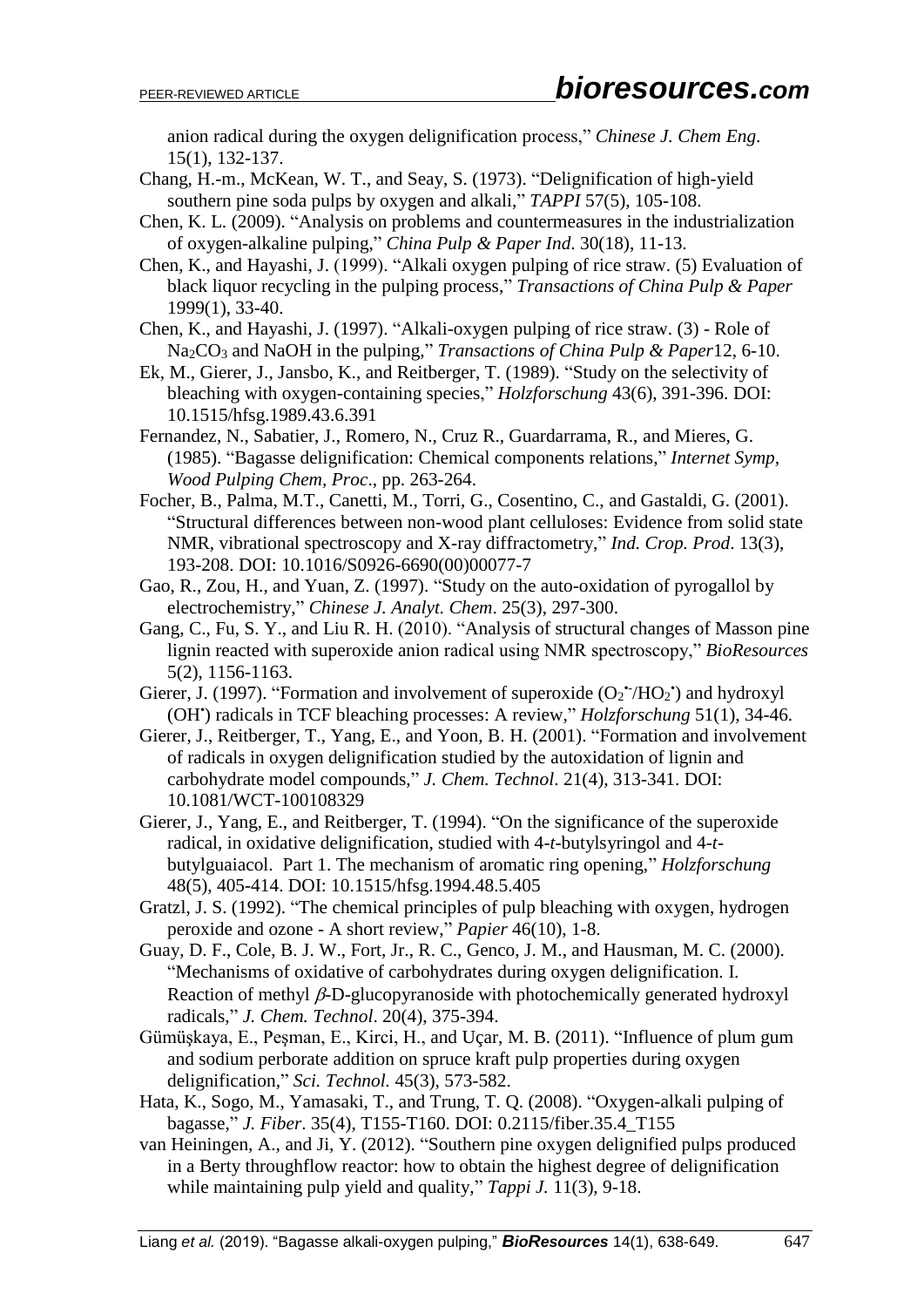- Huang, J. Z., Liu, Y. X., Sun, B., and Shang, Z. (2017). "Microwave-assisted alkali extraction of bagasse hemicellulose enhanced by an enzymatic pretreatment process," *J. Bioresources. Biopro*. 2(3), 105-109.
- Jiang, X., Hou, Q., Liu, W., Zhang, H., and Qin, Q. (2016). "Hemicelluloses removal in autohydrolysis pretreatment enhances the subsequent alkali impregnation effectiveness of poplar sapwood," *Bioresource Technol*. 222, 361-366. DOI: [0.1016/j.biortech.2016.10.017](http://dx.doi.org/10.1016/j.biortech.2016.10.017)
- Kapoor, K., Garg, N., Diwan, R. K., Varshney, L., and Tyagi, A. K. (2017). "Study the effect of gamma radiation pretreatment of sugarcane bagasse on its physcio-chemical morphological and structural properties," *Radia. Phy. Chem.* 141,190-192. DOI[:10.1016/j.radphyschem.2017.07.010](http://dx.doi.org/10.1016/j.radphyschem.2017.07.010)
- Liao, H., and Reitberger, T. (2013). "Generation of free OH radicals by black light illumination of Degussa (Evonik) P25 TiO<sup>2</sup> aqueous suspensions," *Catal.* 3(2), 418- 443.
- Li, H., Sun, B., Liu, Y. X., and Chen, K. L. (2012). "Study on alkali-oxygen pulping of bagasse wet-stored with hypochlorite bleaching waste water," *Adv. Material. Res*. 468-471, 1211-1215. DOI: [10.4028/www.scientific.net/AMR.468-471.1211](http://dx.doi.org/10.4028/www.scientific.net/AMR.468-471.1211)
- Li, Y.-m., Chang, H.-m., and Jameel, H. (1999). "Effect of sulfidity on the selectivity of RDH delignification," *Transactions China Pulp.Pap*. 1, 1-5.
- Liu, R. H., Fu, S. Y., and Zhan, H. Y. (2008). "Formation of oxygen radicals and their selectivity reaction with lignin and carbohydrates in oxygen delignification: A review," *Transactions of China Pulp & Pap.* 62(11), 1459-68.
- Lin, X., Wu, Z., Zhang, C., Liu, S., and Nie, S. (2018). "Enzymatic pulping of lignocellulosic biomass," *Ind. Crop. Pro.* 120(2018), 16-24.
- Ljunggren, S. (1990). "The kinetics of lignin reactions during oxygen bleaching. Part 2. the reactivity of 4,4'-dihydroxy-3,3'-dimethoxystilbene and  $\beta$ -aryl ether structures," *Nor. Pulp. Pap. Res. J*. 5(3), 148-154.
- Ma, X.J. (2014). *Study on the Dissolution Rule and Degradation Mechanism of Prehydrolyzed Carbohydrate in Bamboo*, Ph.D. Dissertation*,* Fujian Agriculture and Forestry University, Fujian.
- Marklund, S., and Marklund, G. (1974). "Involvement of the superoxide anion radical in the autoxidation of pyrogallol and a convenient assay for superoxide dismutase," *European. J. Biochem.* 47(3), 469-74. DOI: [0.1111/j.1432-1033.1974.tb03714.x](http://dx.doi.org/10.1111/j.1432-1033.1974.tb03714.x)
- Nada, A. A. M. A., Fahmy, Y., and Abo-Yousef, H. E. (1998). "Kinetic study of delignification of bagasse with butanol-water organosolv pulping process," *J. Sci. Ind. Res.* 57(8), 471-476.
- Poukka, O., Isotalo, I., and Gullichsen, J. (1999). "Optimal delignification degrees of cooking and oxygen/alkali stage in production of ECF bleached softwood kraft," *Paperi Ja Puu.* 81(4), 316-324.
- Ragauskas, A. J., Lucia, L. A., and Jameel, H. (2005). "Final technical government report of the high selectivity oxygen delignification project," U. S. University of North Texas Libraries, Digital Library crediting UNT Libraries Government Documents Department.
- Reitberger, T., Gierer, J., Yang, E., and Yoon, B.-H. (2001). "Involvement of oxygenderived free radicals in chemical and biochemical degradation of lignin," *ACS Symposium* 785, 255-271. DOI: [0.1021/bk-2001-0785.ch015](http://dx.doi.org/10.1021/bk-2001-0785.ch015)
- Río, J.C.D., Lino, A.G., Colodette, J.L., Lima, C.F., Gutiérrez, A., and Martínez, Á.T., *et al.* (2015). "Differences in the chemical structure of the lignins from sugarcane bagasse and straw," *Biomass. Bio.* 81, 322-338.
- Saha, B. C. (2003). "Hemicellulose bioconversion," *J. Ind. Micro. Biotechnol.* 30(5),